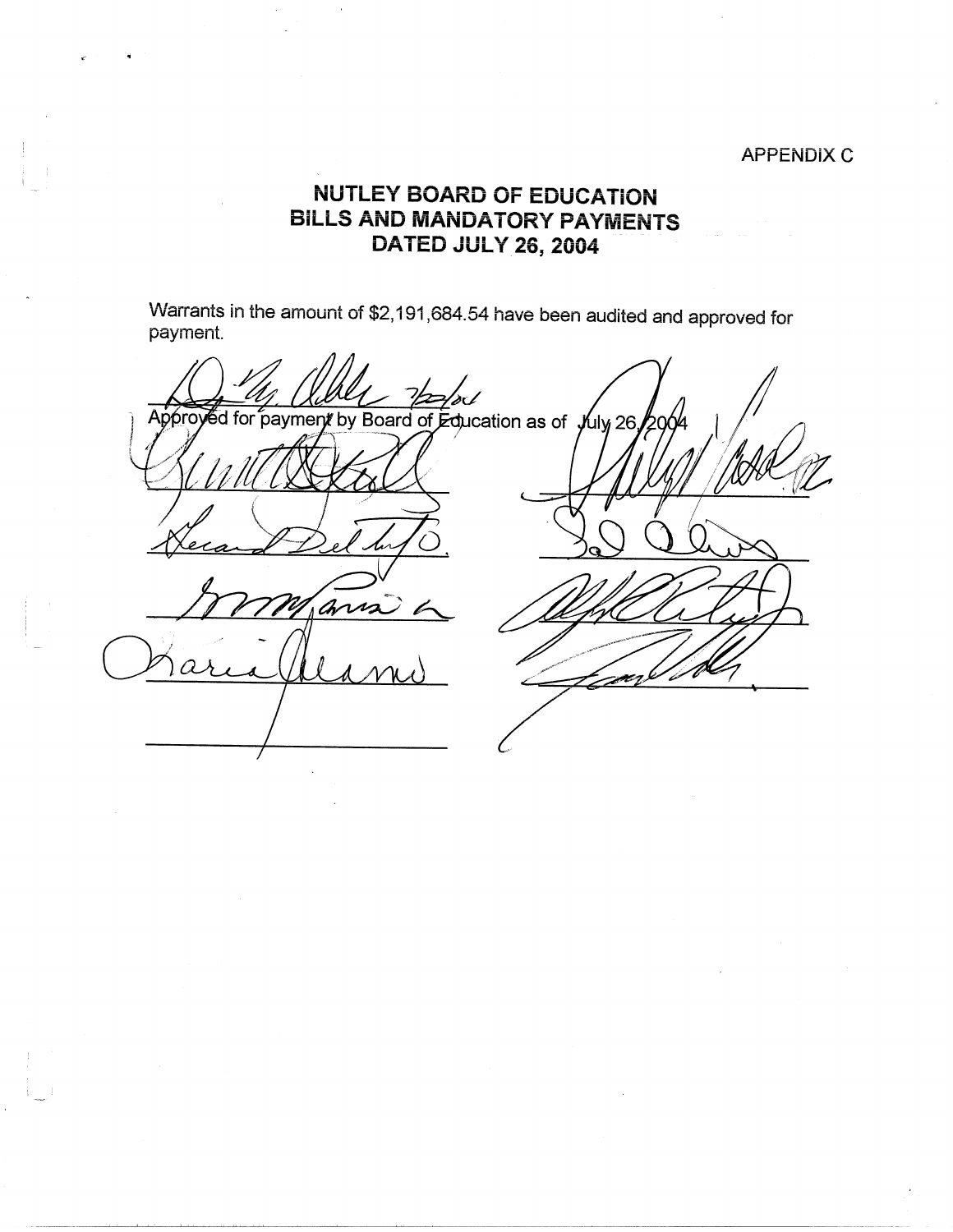| Check journal               | <b>Nutley E</b> |
|-----------------------------|-----------------|
| <b>Rec and Unrec checks</b> | Hand an         |

 $\mathsf B$ oard of Education  $\mathsf P$ age 1 of 7

. Starting date 6/29/04 Ending date 7/26/04

| Cknum    | Date     | Rec date | <b>Vcode</b>     | Vendor name                                | <b>Check amount</b> |
|----------|----------|----------|------------------|--------------------------------------------|---------------------|
| 063421 H | 06/30/04 |          | <b>PAY</b>       | <b>B.O.E. SALARY ACCOUNT</b>               | \$179,852.31        |
| 063422 H | 06/29/04 |          |                  | BOES BOARD OF EDUCATION SALARY ACCOUNT     | \$40,395.63         |
| 063423 H | 06/29/04 |          |                  | BOES BOARD OF EDUCATION SALARY ACCOUNT     | \$84,360.40         |
| 063424   | 06/29/04 |          |                  | BOET TRANSP. PETTY CASH/P.HOLLYWOOD,TRUSTE | \$162.72            |
| 063425   | 06/29/04 |          |                  | <b>NBOE NUTLEY BOARD OF EDUCATION</b>      | \$372.68            |
| 063426   | 06/29/04 |          | <b>NBE</b>       | <b>NUTLEY BOARD OF EDUCATION</b>           | \$101.81            |
| 063427   | 06/29/04 |          | <b>TTE</b>       | <b>TRI-TECH ENGINEERING</b>                | \$8,364.51          |
| 063428   | 06/30/04 |          | <b>API</b>       | <b>ACCENT PRESS, INC.</b>                  | \$2,419.00          |
| 063429   | 06/30/04 |          | <b>DAR</b>       | ANDREA B. ROLFE, ED.D                      | \$465.00            |
| 063430   | 06/30/04 |          | <b>DAR</b>       | ANDREE B. ROLFE ED. D.                     | \$726.00            |
| 063431   | 06/30/04 |          |                  | <b>BCSS BERGEN COUNTY SPECIAL SERVICES</b> | \$1,144.00          |
| 063432   | 06/30/04 |          |                  | BQTS BEST QUEST TEACHING SYSTEMS           | \$523.95            |
| 063433   | 06/30/04 |          |                  | <b>BOBF BONNIE BRAE</b>                    | \$5,360.00          |
| 063434   | 06/30/04 |          | <b>TCIN</b>      | <b>CABLEVISION</b>                         | \$64.19             |
| 063435   | 06/30/04 |          |                  | CCPT CALDWELL COMMUNITY PHYSICAL THERAPY   | \$640.00            |
| 063436   | 06/30/04 |          |                  | <b>CAN1 CANON BUSINESS SOLUTIONS</b>       | \$4,818.13          |
| 063437   | 06/30/04 |          | <b>CHE</b>       | <b>CHERENSON GROUP</b>                     | \$2,079.06          |
| 063438   | 06/30/04 |          | <b>PAC</b>       | <b>CONRY; PAMELA</b>                       | \$710.00            |
| 063439   | 06/30/04 |          |                  | <b>COCC COUNTY COLLEGE OF MORRIS</b>       | \$126.00            |
| 063440   | 06/30/04 |          | MIC <sub>1</sub> | <b>CRISTANTIELLO; MICHELE</b>              | \$710.00            |
| 063441   | 06/30/04 |          | KC               | <b>CULLITY; KATHLEEN</b>                   | \$143.35            |
| 063442   | 06/30/04 |          | DM1              | <b>DEMCO INC.</b>                          | \$6.26              |
| 063443   | 06/30/04 |          |                  | EPLU EPLUS TECHNOLOGIES, INC.              | \$410.00            |
| 063444   | 06/30/04 |          |                  | ECES ESSEX COUNTY EDUCATIONAL SERVICES     | \$11,502.58         |
| 063445   | 06/30/04 |          |                  | ECVS ESSEX COUNTY VOCATIONAL SCHOOLS       | \$1,800.00          |
| 063446   | 06/30/04 |          | AF <sub>3</sub>  | FRANNICOLA; ANGELO                         | \$814.24            |
| 063447   | 06/30/04 |          |                  | SPGA FUNPLEX                               | \$100.00            |
| 063448   | 06/30/04 |          | HW               | <b>HEINEMANN</b>                           | \$139.60            |
| 063449   | 06/30/04 |          | <b>HDC</b>       | HOME DEPOT COMM.ACCT.                      | \$939.70            |
| 063450   | 06/30/04 |          | <b>HMC</b>       | <b>HOUGHTON MIFFLIN CO.</b>                | \$2,280.87          |
| 063451   | 06/30/04 |          |                  | <b>HUB1 HUBERT COMPANY</b>                 | \$361.03            |
| 063452   | 06/30/04 |          | <b>JJSF</b>      | <b>J &amp; J SNACK FOODS CORP.</b>         | \$944.00            |
| 063453   | 06/30/04 |          | AK               | <b>KOWALSKI; ANNEMARIE</b>                 | \$20.16             |
| 063454   | 06/30/04 |          | LE <sub>2</sub>  | <b>LANG EQUIPMENT</b>                      | \$233.37            |
| 063455   | 06/30/04 |          | <b>LSS</b>       | <b>LEONE SOUND SYSTEMS</b>                 | \$2,150.00          |
| )63456   | 06/30/04 |          | <b>LIFE</b>      | LOVAAS INSTITUTE FOR EARLY INTERVENTION    | \$4,389.00          |
| )63457   | 06/30/04 |          |                  | <b>MALL MALLEN; JAMES</b>                  | \$340.00            |
| 063458   | 06/30/04 |          | JM4              | <b>MAURO; JAMES</b>                        | \$55.40             |
| 063459   | 06/30/04 |          |                  | NMC1 MCDONALD; NANCY                       | \$480.00            |

-------------·-----~--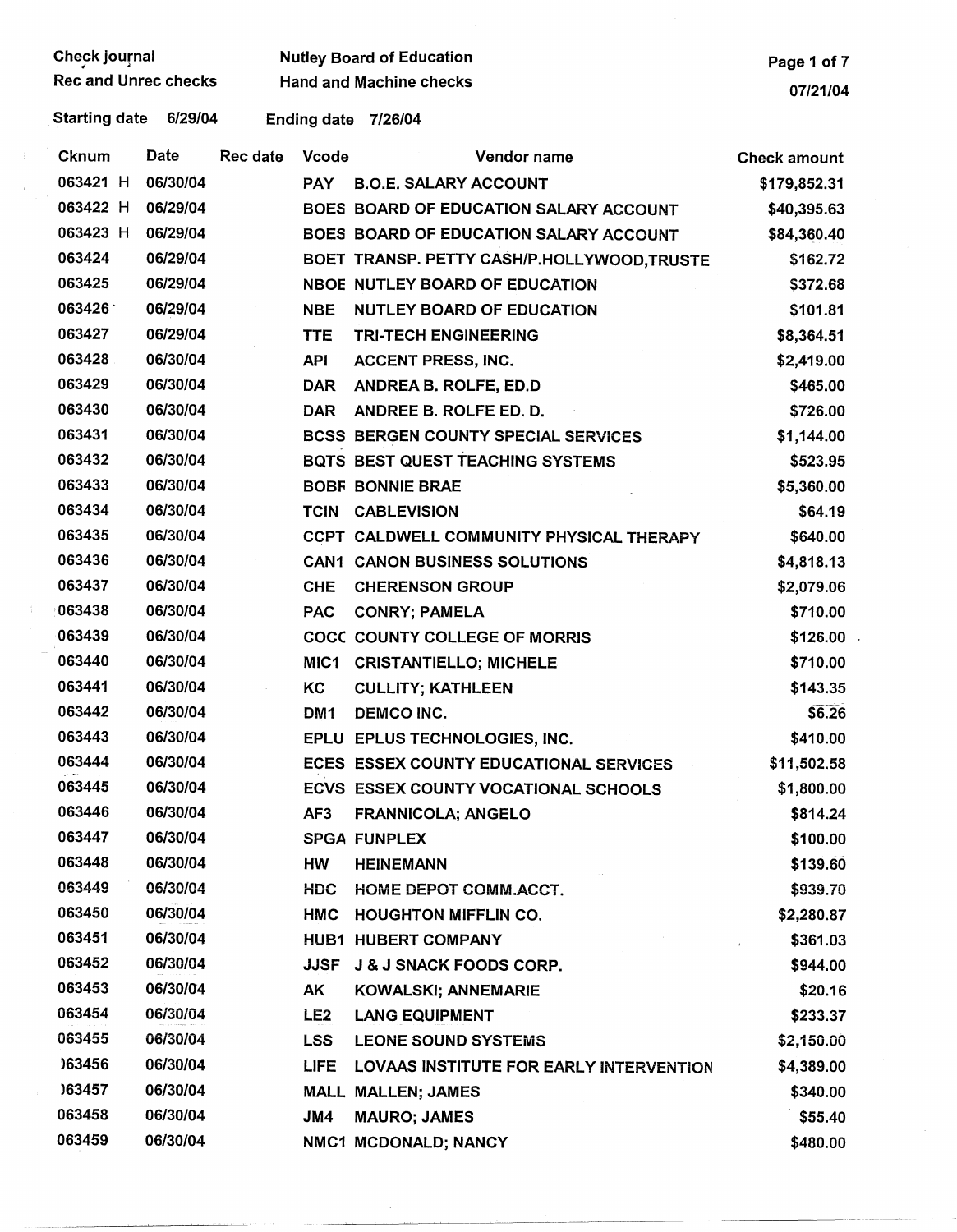| Check journal               |                   |                 |                    | <b>Nutley Board of Education</b>              | Page 2 of 7         |
|-----------------------------|-------------------|-----------------|--------------------|-----------------------------------------------|---------------------|
| <b>Rec and Unrec checks</b> |                   |                 |                    | <b>Hand and Machine checks</b>                | 07/21/04            |
| <b>Starting date</b>        | 6/29/04           |                 | <b>Ending date</b> | 7/26/04                                       |                     |
| Cknum                       | Date              | <b>Rec date</b> | <b>Vcode</b>       | Vendor name                                   | <b>Check amount</b> |
| 063460                      | 06/30/04          |                 |                    | MHP1 MCGRAW-HILL COMPANIES                    | \$3,704.35          |
| 063461                      | 06/30/04          |                 | MS <sub>2</sub>    | <b>MUSIC SHOP</b>                             | \$42.00             |
| 063462                      | 06/30/04          |                 | EN                 | <b>NAPOLI; ELLEN</b>                          | \$710.00            |
| 063463                      | 06/30/04          |                 | SN4                | <b>NERI; SUSAN</b>                            | \$355.00            |
| 063464                      | 06/30/04          |                 | <b>NYB</b>         | NEW YORK BLACKBOARD OF NJ INC.                | \$2,318.00          |
| 063465                      | 06/30/04          |                 | <b>NSR</b>         | <b>NUTLEY SHOP-RITE, INC.</b>                 | \$364.93            |
| 063466                      | 06/30/04          |                 | <b>OSIE</b>        | <b>OSIEJA; CHRISTINA</b>                      | \$158.00            |
| 063467                      | 06/30/04          |                 | PW <sub>3</sub>    | PEDIATRIC WORKSHOP                            | \$208.00            |
| 063468                      | 06/30/04          |                 | PD4                | PETE'S DELI                                   | \$125.19            |
| 063469                      | 06/30/04          |                 |                    | <b>PMK1 PMK GROUP</b>                         | \$2,200.00          |
| 063470                      | 06/30/04          |                 | <b>PT</b>          | <b>PRINTING TECHNIQUES</b>                    | \$3,470.00          |
| 063471                      | 06/30/04          |                 | <b>RUI</b>         | <b>RENTALS UNLIMITED INC.</b>                 | \$260.00            |
| 063472                      | 06/30/04          |                 |                    | RBOE RIDGEFIELD BOARD OF EDUCATION            | \$248.00            |
| 063473                      | 06/30/04          |                 | RP4                | <b>ROCKY'S PIZZA</b>                          | \$466.00            |
| 063474                      | 06/30/04          |                 | <b>RGA</b>         | RULLO & GLEESON ASSOCIATES, INC.              | \$5,900.00          |
| 063475                      | 06/30/04          |                 |                    | RUST RUSTY'S PIANO/ORGAN CO.                  | \$340.00            |
| 063476                      | 06/30/04          |                 |                    | <b>SCPA SCARPA; LINDA</b>                     | \$92.34             |
| 063477                      | 06/30/04          |                 | <b>SPC</b>         | <b>SCHOOL SPECIALTY INC</b>                   | \$546.42            |
| 063478                      | 06/30/04          |                 | <b>SKI</b>         | <b>SCIENCE KIT, INC.</b>                      | \$38.15             |
| 063479                      | 06/30/04          |                 |                    | <b>SETO SETON</b>                             | \$24.45             |
| 063480                      | 06/30/04          |                 | <b>GNK</b>         | <b>SNACKS &amp; MORE, L.L.C.</b>              | \$3,632.60          |
| 063481                      | 06/30/04          |                 |                    | STPE ST. PETER'S COLLEGE                      | \$149.00            |
| 063482                      | 06/30/04          |                 |                    | <b>MAFA ST.BARNABAS AMBULATORY CARE CNTR</b>  | \$1,200.00          |
| 063483                      | 06/30/04          |                 |                    | <b>STBU STAPLES BUSINESS ADVANTAGE</b>        | \$178.40            |
| 063484                      | 06/30/04          |                 | <b>TCM</b>         | <b>TEACHER CREATED MATERIALS</b>              | \$1,514.70          |
| 063485                      | 06/30/04          |                 |                    | HERN THE HERMITAGE ART COMPANY, INC.          | \$26.70             |
| 063486                      | 06/30/04          |                 | TL1                | <b>THOMSON LEARNING</b>                       | \$949.59            |
| 063487                      | 06/30/04          |                 | <b>WHF</b>         | <b>VHPS</b>                                   | \$4,004.75          |
| 063488                      | 06/30/04          |                 |                    | WGC WELCO GASES CORPORATION                   | \$132.10            |
| 063489 H                    | 07/09/04 07/09/04 |                 |                    | BOET TRANSP. PETTY CASH/P.HOLLYWOOD,TRUSTE    | \$0.00              |
| 063490 H                    | 07/09/04          |                 |                    | TPC1 TECHNOLOGY PETTY CASH/R. PRESUTO, TRUS   | \$300.00            |
| 063491 H                    | 07/09/04          |                 |                    | BOEP BOE PETTY CASH/D.OBLACK, TRUSTEE         | \$500.00            |
| 063492 H                    | 07/09/04          |                 |                    | NBED NBOE EXT DAY PETTY CASH/M.CERVASIO       | \$300.00            |
| 063493 H                    | 07/09/04          |                 |                    | NHPC NHS PETTY CASH/J. ZARRA, TRUSTEE         | \$500.00            |
| 063494 H                    | 07/09/04          |                 |                    | SSPC SPECIAL SERV PETTY CASH/B.HIRSCH, TRUSTE | \$300.00            |
| 063495 H                    | 07/09/04          |                 |                    | SNJH STATE OF NJ HEALTH BENEFITS FUND         | \$380,549.26        |
| 063496 H                    | 07/09/04          |                 |                    | BEEP BOE EMPLOYEE PENSION FUND ESSEX COUNT    | \$8,623.00          |
| 063497 H                    | 07/09/04          |                 |                    | BOET TRANSP. PETTY CASH/P.HOLLYWOOD,TRUSTE    | \$400.00            |
| 063498 H                    | 07/01/04          |                 | <b>PAY</b>         | <b>B.O.E. SALARY ACCOUNT</b>                  | \$20,170.82         |

 $\frac{1}{2}$ 

 $\mathbb{R}^2$ 

 $\mathcal{A}^{\mathcal{A}}$  $\begin{pmatrix} 1 & & & \\ & 1 & & \\ & & -1 & \\ & & -1 & \\ & & & -1 & \\ & & & -1 & \\ & & & -1 & \\ & & & & -1 & \\ & & & & -1 & \\ & & & & -1 & \\ & & & & -1 & \\ & & & & -1 & \\ & & & & -1 & \\ & & & & -1 & \\ & & & & -1 & \\ & & & & -1 & \\ & & & & -1 & \\ & & & & -1 & \\ & & & & -1 & \\ & & & & -1 & \\ & & & & -1 & \\ & & & & -1 & \\ & & & & -1 & \\ & & & & -1 & \\ & & & & -1 & \\ & & & & -1 & \\ & & & & -1 & \\ & & & & -1 & \\ &$ 

 $\hat{\boldsymbol{\gamma}}$ 

 $\downarrow$   $\downarrow$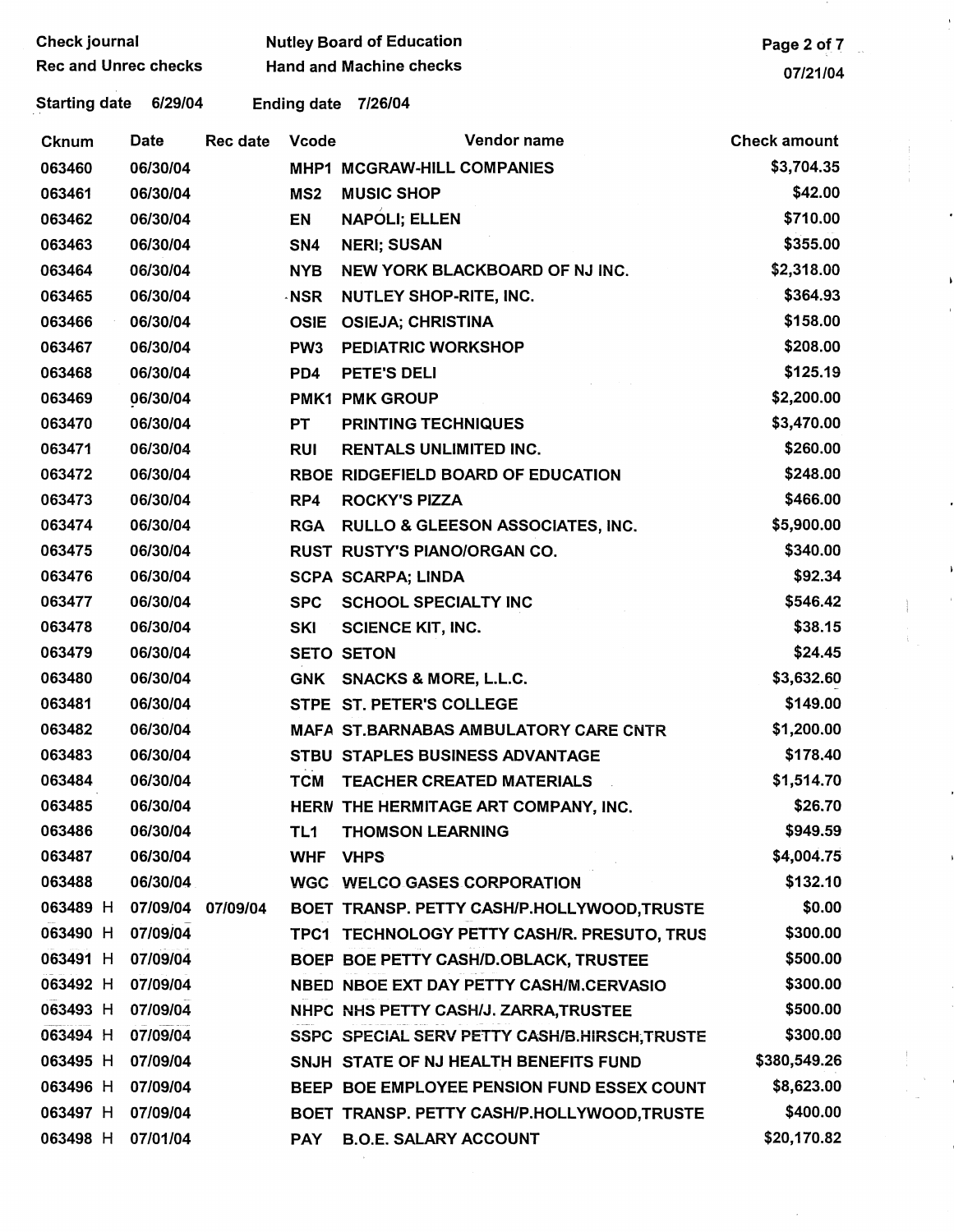| Check journal               |          |                          |                 | <b>Nutley Board of Education</b>              | Page 3 of 7         |
|-----------------------------|----------|--------------------------|-----------------|-----------------------------------------------|---------------------|
| <b>Rec and Unrec checks</b> |          |                          |                 | <b>Hand and Machine checks</b>                | 07/21/04            |
| <b>Starting date</b>        | 6/29/04  |                          |                 | Ending date 7/26/04                           |                     |
| Cknum                       | Date     | Rec date                 | <b>Vcode</b>    | Vendor name                                   | <b>Check amount</b> |
| 063499 H                    | 07/15/04 |                          | <b>PAY</b>      | <b>B.O.E. SALARY ACCOUNT</b>                  | \$223,790.45        |
| 063500 H                    | 07/12/04 |                          |                 | BOES BOARD OF EDUCATION SALARY ACCOUNT        | \$15,049.13         |
| 063501 H                    | 07/12/04 |                          |                 | BOES BOARD OF EDUCATION SALARY ACCOUNT        | \$3,331.20          |
| 063502 H                    | 07/12/04 |                          |                 | FSPC FRANKLIN PETTY CASH/J.CALICCHIO, TRUSTEE | \$400.00            |
| 063503 H                    | 07/13/04 |                          | <b>BSI2</b>     | <b>BENECARD SERVICES, INC.</b>                | \$11,989.18         |
| 063504 H                    | 07/13/04 |                          |                 | <b>HBCE HORIZON BLUE CROSS</b>                | \$20,414.65         |
| 063505 H                    | 07/13/04 |                          | <b>IHS</b>      | <b>INTERNATIONAL HEALTHCARE SERVICES</b>      | \$172.73            |
| 063506 H                    | 07/13/04 |                          | <b>BSI2</b>     | <b>BENECARD SERVICES, INC.</b>                | \$79.20             |
| 063507 H                    | 07/13/04 |                          |                 | <b>HBCB HORIZON BLUE CROSS</b>                | \$923.34            |
| 063508                      | 07/16/04 |                          |                 | DLLF DE LAGE LANDEN FINANCIAL SERVICES        | \$99.00             |
| 063509                      | 07/16/04 |                          |                 | <b>GEC4 GE CAPITAL</b>                        | \$159.80            |
| 063510                      | 07/16/04 |                          |                 | PAN2 PAN AMERICAN                             | \$250.74            |
| 063511                      | 07/16/04 |                          | PDI             | PANASONIC DOCUMENT IMAGING                    | \$69.41             |
| 063512                      | 07/16/04 |                          | JV              | <b>VIVINETTO; DR. JAMES S.</b>                | \$483.00            |
| 063513                      | 07/20/04 |                          | <b>DLLF</b>     | DE LAGE LANDEN FINANCIAL SERVICES             | \$99.00             |
| 063514                      | 07/20/04 |                          | <b>PDI</b>      | PANASONIC DOCUMENT IMAGING                    | \$81.46             |
| 063515                      | 07/26/04 |                          | <b>AGL</b>      | AGL WELDING SUPPLY CO. INC.                   | \$23.00             |
| 063516                      | 07/26/04 |                          |                 | AMAF ALBERT MARCHIONE                         | \$17.39             |
| 063517                      | 07/26/04 |                          |                 | <b>ARCH ARCH WIRELESS</b>                     | \$167.56            |
| 063518                      | 07/26/04 |                          | <b>AFS</b>      | <b>ASTONE FLEET SERVICE</b>                   | \$5,946.92          |
| 063519                      | 07/26/04 |                          | <b>ATT</b>      | AT&T                                          | \$596.12            |
| 063520                      | 07/26/04 |                          |                 | BBOE BELLEVILLE BOARD OF EDUCATION            | \$4,593.60          |
| 063521                      | 07/26/04 |                          |                 | CCPT CALDWELL COMMUNITY PHYSICAL THERAPY      | \$560.00            |
| 063522                      | 07/26/04 |                          | CGI             | <b>CDW GOVERNMENT, INC.</b>                   | \$4,259.00          |
| 063523                      | 07/26/04 | $\mathcal{L}_\mathbf{q}$ | COL             | <b>COLANERI BROS.</b>                         | \$237.95            |
| 063524                      | 07/26/04 |                          | CG              | <b>CONTEMPORARY GLASS</b>                     | \$275.00            |
| 063525                      | 07/26/04 |                          | <b>DCM</b>      | <b>DCM ARCHITECTURE INC.</b>                  | \$10,686.00         |
| 063526                      | 07/26/04 |                          | DM <sub>1</sub> | <b>DEMCO INC.</b>                             | \$169.51            |
| 063527                      | 07/26/04 |                          |                 | <b>ELMV ELMWOOD SUPPLY</b>                    | \$459.56            |
| 063528                      | 07/26/04 |                          | EA              | <b>ENERGY FOR AMERICA</b>                     | \$3,986.00          |
| 063529                      | 07/26/04 |                          | <b>ETI</b>      | <b>ENVIRONMENTAL TRANSACTIONS, INC.</b>       | \$4,953.00          |
| 063530                      | 07/26/04 |                          | CPC1            | FIRST CEREBRAL PALSY OF NJ                    | \$6,264.00          |
| 063531                      | 07/26/04 |                          | <b>GPB</b>      | <b>GACCIONE, POMACO &amp; MALANGA</b>         | \$3,857.00          |
| 063532                      | 07/26/04 |                          | <b>HJ</b>       | <b>HERFF JONES INC.</b>                       | \$933.00            |
| 063533                      | 07/26/04 |                          | HR <sup>-</sup> | <b>HODGES RENTALS</b>                         | \$1,125.00          |
| 063534                      | 07/26/04 |                          | <b>HMC</b>      | <b>HOUGHTON MIFFLIN CO.</b>                   | \$63.06             |
| 063535                      | 07/26/04 |                          | IMM1            | <b>IMMEDICENTER</b>                           | \$159.00            |
| 063536                      | 07/26/04 |                          | <b>IOE</b>      | <b>IMPERIAL OFFICE EQUIPMENT</b>              | \$160.00            |
| 063537                      | 07/26/04 |                          | <b>IPAR</b>     | <b>IPARADIGMS LLC</b>                         | \$1,459.60          |

 $\begin{array}{c} 1 \\ 1 \\ 1 \end{array}$ 

 $\hat{\mathcal{E}}$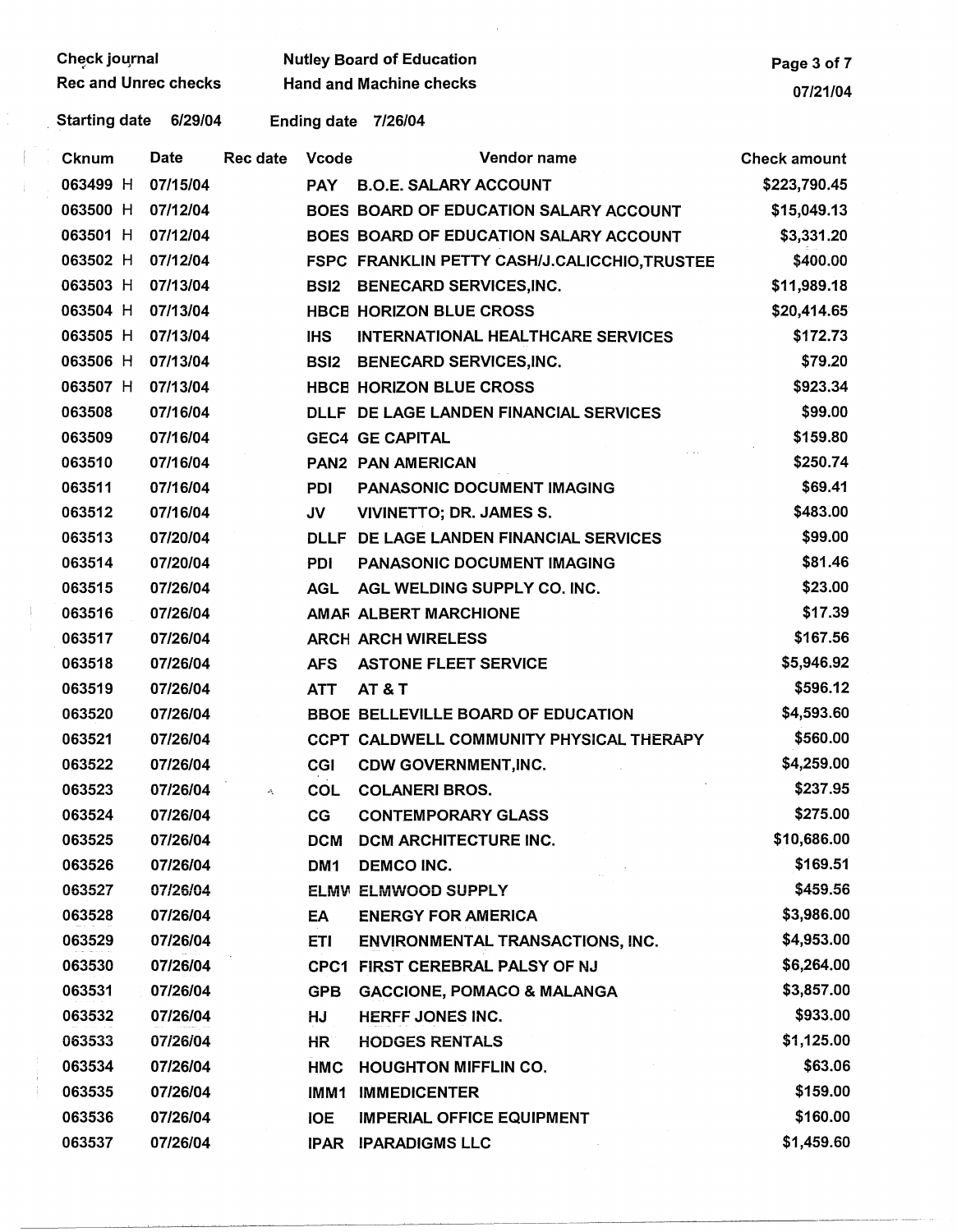| Check journal               |          |          |                 | <b>Nutley Board of Education</b>               | Page 4 of 7         |  |
|-----------------------------|----------|----------|-----------------|------------------------------------------------|---------------------|--|
| <b>Rec and Unrec checks</b> |          |          |                 | <b>Hand and Machine checks</b>                 | 07/21/04            |  |
| <b>Starting date</b>        | 6/29/04  |          |                 | Ending date 7/26/04                            |                     |  |
| Cknum                       | Date     | Rec date | <b>Vcode</b>    | Vendor name                                    | <b>Check amount</b> |  |
| 063538                      | 07/26/04 |          |                 | JOST JOSTEN'S INC.                             | \$21.52             |  |
| 063539                      | 07/26/04 |          |                 | LEVY LEVY CONSTRUCTION CO., INC.               | \$29,015.00         |  |
| 063540                      | 07/26/04 |          |                 | APMA MALLIK, MD; APARNA                        | \$350.00            |  |
| 063541                      | 07/26/04 |          | MS <sub>2</sub> | <b>MUSIC SHOP</b>                              | \$163.00            |  |
| 063542                      | 07/26/04 |          | <b>NSP</b>      | <b>NATIONAL SCHOOL PRODUCTS</b>                | \$124.93            |  |
| 063543                      | 07/26/04 |          | JN <sub>2</sub> | NAZARETH, MD; JOSEPH                           | \$350.00            |  |
| 063544                      | 07/26/04 |          | <b>NEX</b>      | <b>NEXTEL COMMUNICATIONS</b>                   | \$114.23            |  |
| 063545                      | 07/26/04 |          | SN              | <b>NICASTRO; SUSAN</b>                         | \$456.00            |  |
| 063546                      | 07/26/04 |          | NIRA            | <b>NIRAM INC.</b>                              | \$808,790.30        |  |
| 063547                      | 07/26/04 |          |                 | <b>NJSB NJSBA</b>                              | \$590.00            |  |
| 063548                      | 07/26/04 |          |                 | NJN1 NORTH JERSEY MEDIA GROUP INC.             | \$1,365.76          |  |
| 063549                      | 07/26/04 |          |                 | <b>NBOE NUTLEY BOARD OF EDUCATION</b>          | \$646.82            |  |
| 063550                      | 07/26/04 |          | <b>NSR</b>      | NUTLEY SHOP-RITE, INC.                         | \$67.87             |  |
| 063551                      | 07/26/04 |          | PW <sub>3</sub> | <b>PEDIATRIC WORKSHOP</b>                      | \$104.00            |  |
| 063552                      | 07/26/04 |          |                 | PMK1 PMK GROUP                                 | \$2,200.00          |  |
| 063553                      | 07/26/04 |          | RP <sub>5</sub> | <b>PRESUTO; ROBERT</b>                         | \$127.08            |  |
| 063554                      | 07/26/04 |          | <b>PSE</b>      | PUBLIC SERVICE ELECTRIC & GAS CO.              | \$17,291.09         |  |
| 063555                      | 07/26/04 |          |                 | RSU3 RUTGERS, STATE UNIVERSITY                 | \$100.00            |  |
| 063556                      | 07/26/04 |          | <b>SSA</b>      | <b>S &amp; S WORLDWIDE</b>                     | \$509.77            |  |
| 063557                      | 07/26/04 |          | <b>SJE</b>      | <b>SOUTH JERSEY ENERGY</b>                     | \$1,305.85          |  |
| 063558                      | 07/26/04 |          |                 | STBU STAPLES BUSINESS ADVANTAGE                | \$67.90             |  |
| 063559                      | 07/26/04 |          |                 | <b>SCRC SUSSEX COUNTY REGIONAL COOPERATIVE</b> | \$408.00            |  |
| 063560                      | 07/26/04 |          |                 | FDU THE SCIENCE EDUCATION CENTER               | \$140.00            |  |
| 063561                      | 07/26/04 |          | <b>TRS</b>      | THERAPEUTIC REHABILITATION SERVICES            | \$164.00            |  |
| 063562                      | 07/26/04 |          |                 | <b>VOIC T-MOBILE</b>                           | \$725.69            |  |
| 063563                      | 07/26/04 |          | ΜN              | <b>TOLLGREEN NEWS</b>                          | \$1,987.85          |  |
| 063564                      | 07/26/04 |          | TN              | <b>TOWNSHIP OF NUTLEY</b>                      | \$2,804.19          |  |
| 063565                      | 07/26/04 |          | <b>TTE</b>      | <b>TRI-TECH ENGINEERING</b>                    | \$8,364.51          |  |
| 063566                      | 07/26/04 |          |                 | <b>UCON UNIVERSITY OF CONNECTICUT</b>          | \$3,285.00          |  |
| 063567                      | 07/26/04 |          | BA              | <b>VERIZON</b>                                 | \$8,734.94          |  |
| 063568                      | 07/26/04 |          |                 | WELL WELLNESS & REHABILITATION SERVICES, INC.  | \$935.00            |  |
| 063569                      | 07/26/04 |          |                 | WTPC WESTERN TERMITE & PEST CONTROL            | \$286.50            |  |
| 063570                      | 07/26/04 |          | AAS             | AASA                                           | \$349.00            |  |
| 063571                      | 07/26/04 |          |                 | AMTN AMTNJ                                     | \$100.00            |  |
| 063572                      | 07/26/04 |          |                 | ASC3 ASCD                                      | \$79.00             |  |
| 063573                      | 07/26/04 |          |                 | <b>ASCD ASCD</b>                               | \$189.00            |  |
| 063574                      | 07/26/04 |          |                 | ATRA ATRA JANITORIAL SUPPLY CO INC             | \$14,857.35         |  |
| 063575                      | 07/26/04 |          |                 | BSCC BELLEVILLE SUPPLY CO., INC.               | \$204.89            |  |
| 063576                      | 07/26/04 |          | <b>BPS</b>      | BELLRIDGE PLUMBING SUPPLY CORPORATION          | \$323.98            |  |

 $\mathcal{L}_{\text{max}}$  and  $\mathcal{L}_{\text{max}}$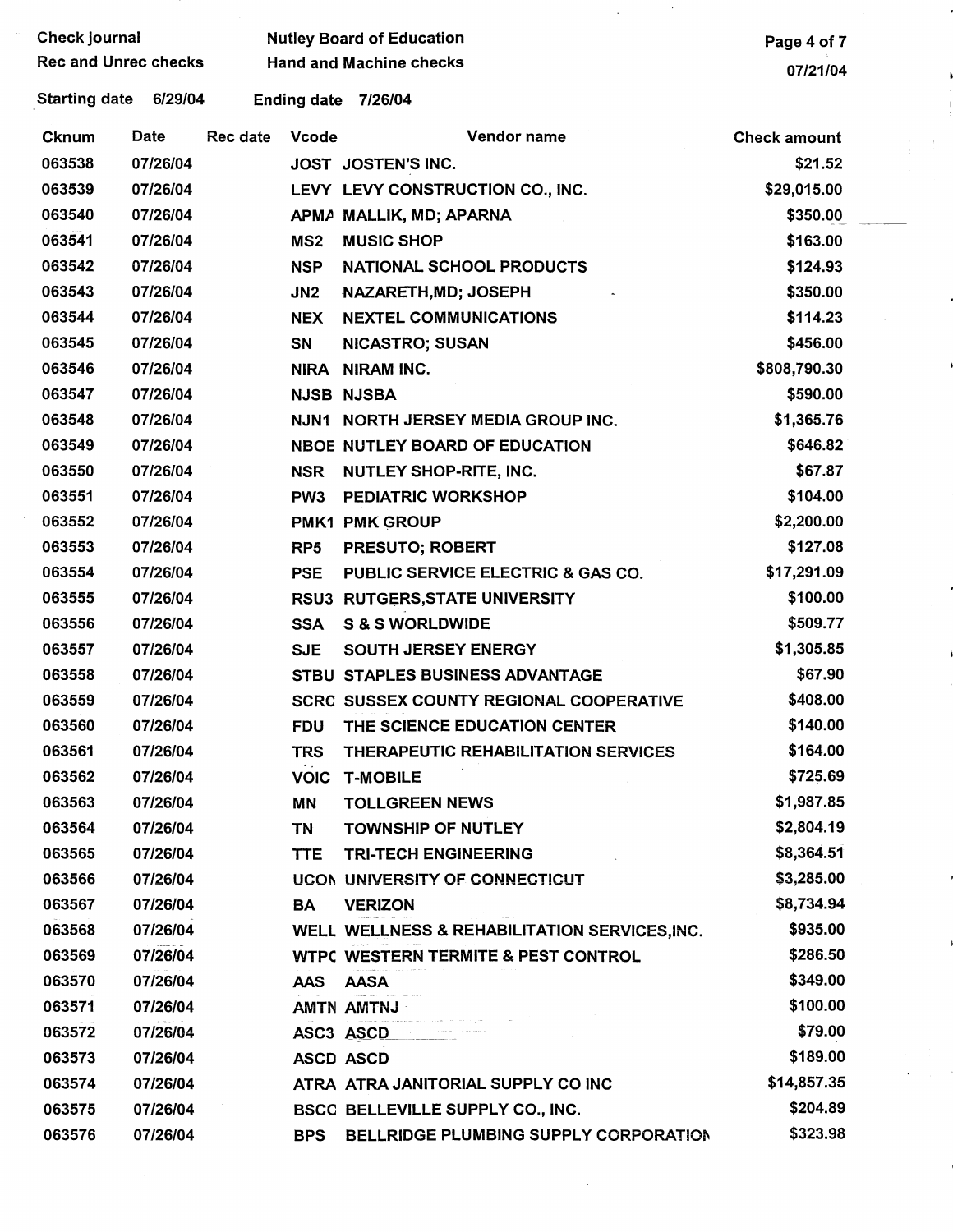| Check journal               |          |          |                    | <b>Nutley Board of Education</b>             | Page 5 of 7         |
|-----------------------------|----------|----------|--------------------|----------------------------------------------|---------------------|
| <b>Rec and Unrec checks</b> |          |          |                    | <b>Hand and Machine checks</b>               | 07/21/04            |
| <b>Starting date</b>        | 6/29/04  |          | <b>Ending date</b> | 7/26/04                                      |                     |
| Cknum                       | Date     | Rec date | <b>Vcode</b>       | Vendor name                                  | <b>Check amount</b> |
| 063577                      | 07/26/04 |          | <b>BSS</b>         | BELL'S SECURITY SALES INC                    | \$74.15             |
| 063578                      | 07/26/04 |          |                    | PBHS BLOOMFIELD PLUMBING & HEATING SUPPLY    | \$64.82             |
| 063579                      | 07/26/04 |          | BI                 | <b>BOLLINGER INSURANCE</b>                   | \$17,901.55         |
| 063580                      | 07/26/04 |          |                    | <b>BRAD BRADLEY TIRE SERVICE</b>             | \$41.00             |
| 063581                      | 07/26/04 |          | <b>BUIL</b>        | <b>BUILD-A-BEAR WORKSHOP</b>                 | \$150.00            |
| 063582                      | 07/26/04 |          | <b>CAL</b>         | <b>CALENDARS</b>                             | \$25.09             |
| 063583                      | 07/26/04 |          | CJR1               | <b>CJRLC</b>                                 | \$35.00             |
| 063584                      | 07/26/04 |          | COL                | <b>COLANERI BROS.</b>                        | \$144.95            |
| 063585                      | 07/26/04 |          | <b>CNI</b>         | <b>COMPNET, INC</b>                          | \$2,400.00          |
| 063586                      | 07/26/04 |          | <b>CSI</b>         | <b>COMPUTER SOLUTIONS INC</b>                | \$4,947.00          |
| 063587                      | 07/26/04 |          | DAY1               | DAY-TIMERS, INC.                             | \$19.66             |
| 063588                      | 07/26/04 |          |                    | DLLF DE LAGE LANDEN FINANCIAL SERVICES       | \$99.00             |
| 063589                      | 07/26/04 |          | <b>DUP</b>         | DUPLITRON, INC.                              | \$379.95            |
| 063590                      | 07/26/04 |          |                    | <b>ECSC ESSEX COUNTY STEERING COMMITTEE</b>  | \$250.00            |
| 063591                      | 07/26/04 |          | <b>FCC</b>         | FRANKLIN CENTRAL COMMUNICATIONS              | \$80.00             |
| 063592                      | 07/26/04 |          |                    | <b>GAL3 GALE GROUP</b>                       | \$297.98            |
| 063593                      | 07/26/04 |          |                    | <b>GEC4 GE CAPITAL</b>                       | \$1,603.00          |
| 063594                      | 07/26/04 |          | GP <sub>2</sub>    | <b>GOULD PUBLICATIONS</b>                    | \$22.95             |
| 063595                      | 07/26/04 |          |                    | <b>GRAN GRAINGER INC.</b>                    | \$584.80            |
| 063596                      | 07/26/04 |          | <b>HSI</b>         | <b>HARRINGTON SOFTWARE INC</b>               | \$9,500.00          |
| 063597                      | 07/26/04 |          | HJ                 | <b>HERFF JONES INC.</b>                      | \$31.30             |
| 063598                      | 07/26/04 |          | <b>HDC</b>         | HOME DEPOT COMM.ACCT.                        | \$1,009.16          |
| 063599                      | 07/26/04 |          | <b>PIT</b>         | IMAGISTICS INTERNATIONAL INC.                | \$162.85            |
| 063600                      | 07/26/04 |          | JS                 | JEFFCO, INC.                                 | \$45.45             |
| 063601                      | 07/26/04 |          | <b>JT</b>          | JIMMY'S, INC.                                | \$262.50            |
| 063602                      | 07/26/04 |          |                    | JOTS JOHNNY ON THE SPOT                      | \$173.60            |
| 063603                      | 07/26/04 |          | JRI                | <b>JOSEPH RICCIARDI INC.</b>                 | \$593.50            |
| 063604                      | 07/26/04 |          |                    | LASU LANDSCAPE SUPPLY, INC.                  | \$121.08            |
| 063605                      | 07/26/04 |          | M&I                | M & I METRO IMAGING SERVICES INC.            | \$515.00            |
| 063606                      | 07/26/04 |          | <b>MAJ</b>         | <b>MAJESTIC LOCK COMPANY</b>                 | \$610.75            |
| 063607                      | 07/26/04 |          | MCG                | <b>MANISSES COMMUNICATIONS GROUP, INC</b>    | \$117.00            |
| 063608                      | 07/26/04 |          |                    | <b>MSA1 MIDDLE STATES ASSOCIATION</b>        | \$808.50            |
| 063609                      | 07/26/04 |          | MS <sub>2</sub>    | <b>MUSIC SHOP</b>                            | \$79.81             |
| 063610                      | 07/26/04 |          |                    | NJSA N.J.ASSOCIATION OF SCHOOL ADMINISTRATOR | \$1,065.00          |
| 063611                      | 07/26/04 |          |                    | NJBA NEW JERSEY SCHOOL BOARD ASSOC.          | \$53.00             |
| 063612                      | 07/26/04 |          | <b>NAC</b>         | <b>NEWARK ASPHALT</b>                        | \$49.83             |
| 063613                      | 07/26/04 |          |                    | MOM NEWARK MOTORCYCLE INC.                   | \$208.18            |
| 063614                      | 07/26/04 |          |                    | NJST NJ SUPERINTENDENT'S STUDY COUNCIL       | \$250.00            |
| 063615                      | 07/26/04 |          |                    | NJA8 NJAPIE                                  | \$150.00            |

 $\frac{1}{2}$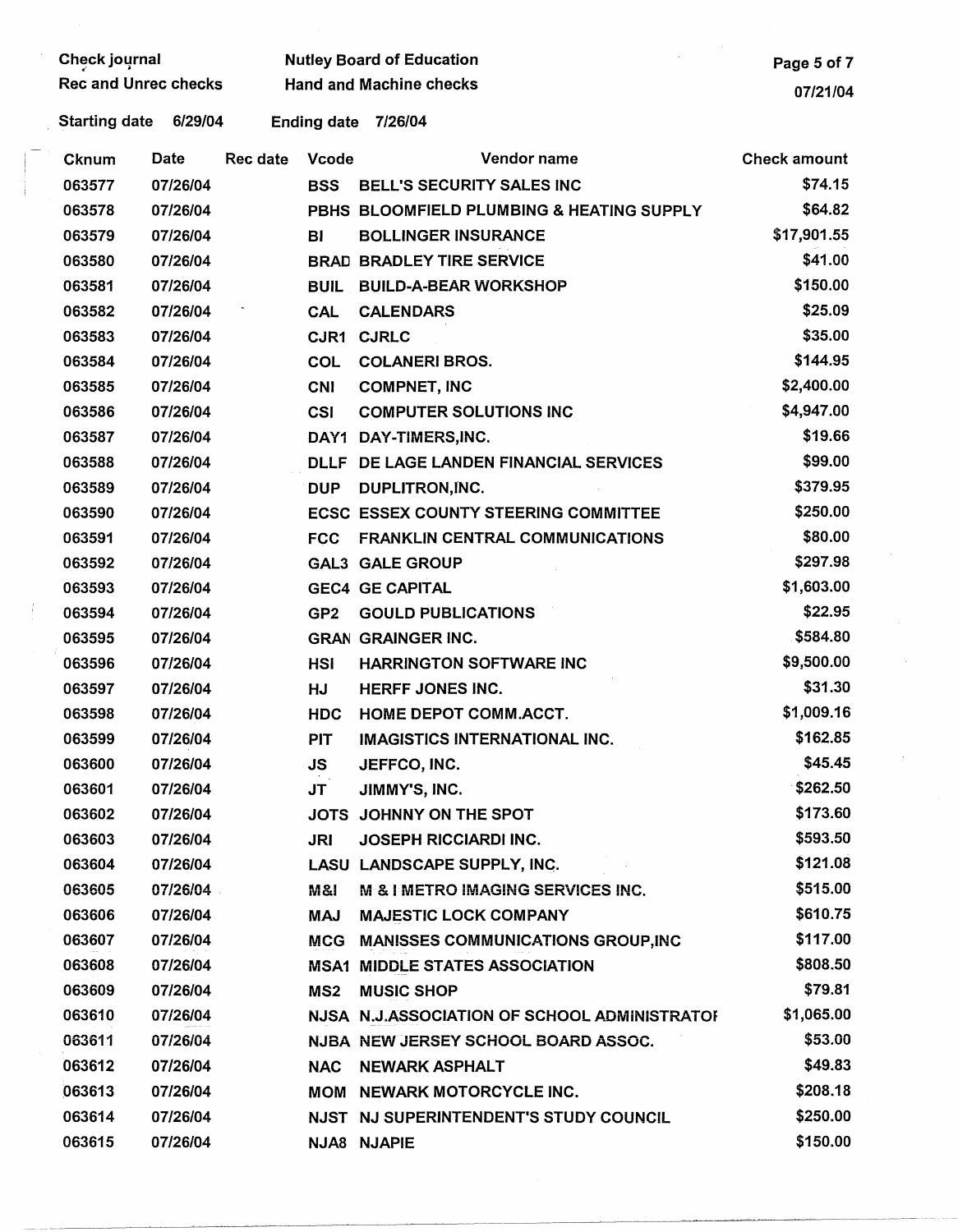| <b>Check journal</b>        |          |                                |                    | <b>Nutley Board of Education</b>    | Page 6 of 7         |
|-----------------------------|----------|--------------------------------|--------------------|-------------------------------------|---------------------|
| <b>Rec and Unrec checks</b> |          | <b>Hand and Machine checks</b> |                    |                                     | 07/21/04            |
| <b>Starting date</b>        | 6/29/04  |                                | <b>Ending date</b> | 7/26/04                             |                     |
| Cknum                       | Date     | Rec date                       | <b>Vcode</b>       | Vendor name                         | <b>Check amount</b> |
| 063616                      | 07/26/04 |                                |                    | <b>NJSB NJSBA</b>                   | \$25,027.00         |
| 063617                      | 07/26/04 |                                |                    | <b>NJS5 NJSBA INSURANCE GROUP</b>   | \$360.00            |
| 063618                      | 07/26/04 |                                | <b>NJSI</b>        | <b>NJSIAA</b>                       | \$850.00            |
| 063619                      | 07/26/04 |                                | <b>NNJI</b>        | <b>NNJIL</b>                        | \$4,700.00          |
| 063620                      | 07/26/04 |                                |                    | NBOE NUTLEY BOARD OF EDUCATION      | \$255.00            |
| 063621                      | 07/26/04 |                                | <b>NHC</b>         | NUTLEY HEATING & COOLING SUPPLY CO. | \$120.82            |
| 063622                      | 07/26/04 |                                | <b>NKG</b>         | <b>NUTLEY KEY &amp; GLASS</b>       | \$100.00            |
| 063623                      | 07/26/04 |                                | <b>OSIE</b>        | <b>OSIEJA; CHRISTINA</b>            | \$450.00            |
| 063624                      | 07/26/04 |                                | <b>PDI</b>         | <b>PANASONIC DOCUMENT IMAGING</b>   | \$69.41             |
| 063625                      | 07/26/04 |                                | PD4                | PETE'S DELI                         | \$197.31            |
| 063626                      | 07/26/04 |                                | PB                 | <b>PITNEY BOWES INC.</b>            | \$594.81            |
| 063627                      | 07/26/04 |                                | <b>PT</b>          | <b>PRINTING TECHNIQUES</b>          | \$985.00            |
| 063628                      | 07/26/04 |                                |                    | RSSC REGAL STAMP & SIGN CO., INC.   | \$54.00             |
| 063629                      | 07/26/04 |                                | RE <sub>12</sub>   | <b>REILLY; LAURA</b>                | \$450.00            |
| 063630                      | 07/26/04 |                                |                    | USPS RESERVE ACCOUNT                | \$6,000.00          |
| 063640                      | 07/26/04 |                                | <b>SPC</b>         | <b>SCHOOL SPECIALTY INC</b>         | \$50,649.50         |
| 063641                      | 07/26/04 |                                | KS                 | SERAFINO, PH.D.; KATHLEEN           | \$1,700.05          |
| 063642                      | 07/26/04 |                                | CCI                | <b>SHERWIN WILLIAMS CO.</b>         | \$1,023.50          |
| 063643                      | 07/26/04 |                                | <b>SWT</b>         | SOLID WASTE TECHNOLOGIES, INC.      | \$199.00            |
| 063644                      | 07/26/04 |                                |                    | STBU STAPLES BUSINESS ADVANTAGE     | \$481.45            |
| 063645                      | 07/26/04 |                                | SI5                | <b>STEWART INDUSTRIES</b>           | \$198.00            |
| 063646                      | 07/26/04 |                                | <b>SEA</b>         | <b>STRAUSS ESMAY ASSOCIATES INC</b> | \$2,345.00          |
| 063647                      | 07/26/04 |                                | <b>TRB</b>         | <b>THOMAS R. BARONE</b>             | \$48.00             |
| 063648                      | 07/26/04 |                                |                    | TACT TRANSACT COMMUNICATIONS, INC.  | \$617.50            |
| 063649                      | 07/26/04 |                                | <b>VB</b>          | <b>VIOLA BROTHERS INC</b>           | \$77.19             |
| 063650                      | 07/26/04 |                                |                    | WAST WASTE MANAGEMENT OF NJ, INC.   | \$4,562.96          |
| 063651                      | 07/26/04 |                                |                    | WTPC WESTERN TERMITE & PEST CONTROL | \$1,263.00          |
| 063652                      | 07/26/04 |                                | WNI                | <b>WHITAKER NEWSLETTERS INC.</b>    | \$199.00            |
| 063653                      | 07/26/04 |                                |                    | <b>WIMC WINANS-MCSHANE</b>          | \$1,608.35          |
|                             |          |                                |                    |                                     |                     |

 $\mathbb{R}^2$ 

 $\frac{1}{2}$ 

 $\pm$